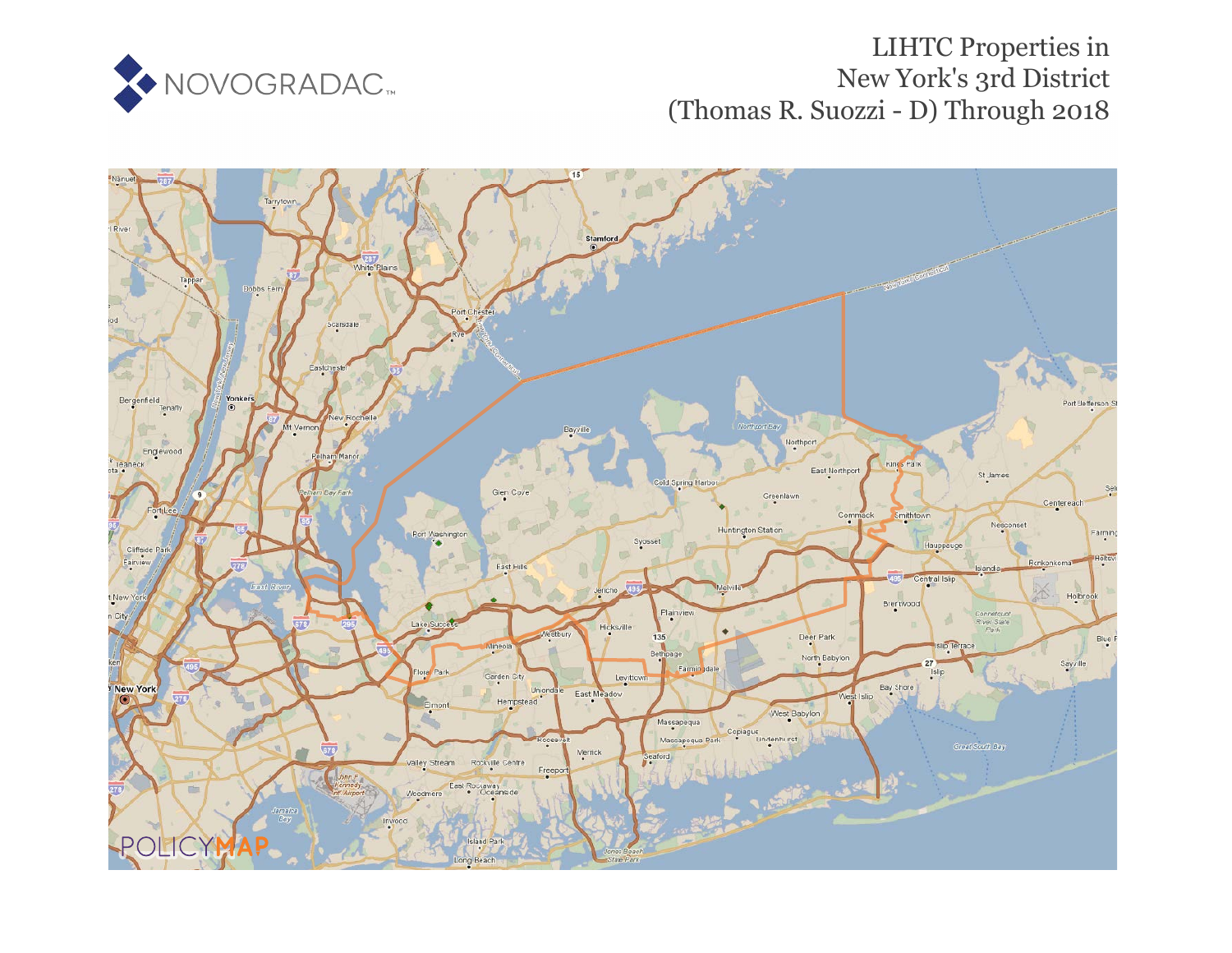## LIHTC Properties in New York's 3rd District Through 2018

| <b>Project Name</b>                             | <b>Address</b>                             | <b>City</b>               | <b>State</b>     | <b>Zip Code</b> | Nonprofit<br><b>Sponsor</b> | <b>Allocation</b><br>Year | <b>Annual</b><br><b>Allocated</b><br><b>Amount</b> | <b>Year PIS</b> | <b>Construction Type</b>  | <b>Total</b><br><b>Units</b> | Low<br><b>Income</b><br><b>Units</b> | <b>Rent or</b><br>Income<br><b>Ceiling</b> | <b>Credit %</b>                  | <b>Tax-Exempt</b><br><b>Bond</b> | <b>HUD Multi-Family</b><br>Financing/<br><b>Rental Assistance</b> |
|-------------------------------------------------|--------------------------------------------|---------------------------|------------------|-----------------|-----------------------------|---------------------------|----------------------------------------------------|-----------------|---------------------------|------------------------------|--------------------------------------|--------------------------------------------|----------------------------------|----------------------------------|-------------------------------------------------------------------|
| SPINNEY HILL HOMES I $_{\rm RD}^{35}$ POND HILL |                                            | <b>GREAT NECK</b>         | NY               | 11020           | Yes                         | 2009                      | \$1,300,000                                        | 2010            | Acquisition and Rehab 68  |                              | 68                                   | <b>50% AMGI</b>                            | $70\,\%$ present $\,$ No value   |                                  |                                                                   |
| <b>LANDMARK ON MAIN</b>                         | 232 MAIN<br><b>STREET</b>                  | PORT<br><b>WASHINGTON</b> | NY               | 11050           | Yes                         | 2015                      | \$750,998                                          | 2016            | Acquisition and Rehab 60  |                              | 57                                   | <b>50% AMGI</b>                            | $70\,\%$ present $\,$ No value   |                                  | No                                                                |
| SPINNEY HILL HOMES 35A POND HILL<br>$\rm II$    | $\mathbb{R}\mathbb{D}$                     | <b>GREAT NECK</b>         | NY               | 11020           | No                          | 2008                      | \$469,791                                          | 2010            | Acquisition and Rehab 34  |                              | 34                                   | 60% AMGI                                   | $30\,\%$ present $\,$ Yes value  |                                  |                                                                   |
| <b>GATEWAY GARDENS</b>                          | <b>1 LOWNDES AVE</b>                       | HUNTINGTON<br>STATION     | $_{\mathrm{NY}}$ | 11746           |                             | 2011                      | \$295,788                                          | 2011            | Acquisition and Rehab 0   |                              | $\bf{0}$                             | 60% AMGI                                   | $30\,\%$ present $\,$ Yes value  |                                  |                                                                   |
| MAIN STREET SCHOOL 232 MAIN ST                  |                                            | PORT<br><b>WASHINGTON</b> | $_{\mathrm{NY}}$ | 11050           |                             | 1994                      | \$0                                                | 1995            | Acquisition and Rehab 59  |                              | 59                                   |                                            | $70$ % present $$\rm{No}$$ value |                                  |                                                                   |
| POND VIEW HOMES                                 | 1-10 HIGH ST                               | <b>MANHASSET</b>          | NY               | 11030           |                             | Insufficient<br>Data      | \$6,200,460                                        | 2016            | Not Indicated             | $\bf{0}$                     | 52                                   | 60% AMGI                                   | 30 % present<br>value            |                                  |                                                                   |
| <b>RULAND ROAD</b>                              | $1$ STRATHMORE $\,$ MELVILLE<br><b>WAY</b> |                           | NY               | 11747           |                             | Insufficient<br>Data      | \$10,335,979                                       | 2016            | Not Indicated             | 117                          | 93                                   | 60% AMGI                                   | 30 % present<br>value            |                                  |                                                                   |
| <b>SCHEUER HOUSE OF</b><br><b>BAYSIDE</b>       | 208-11 26TH<br><b>AVENUE</b>               | <b>BAYSIDE</b>            | $_{\mathrm{NY}}$ | 11360           |                             | 2006                      | \$315,162                                          | 2006            | Acquisition and Rehab 150 |                              | 149                                  | 60% AMGI                                   | $30\,\%$ present $\,$ Yes value  |                                  |                                                                   |
| POND VIEW HOMES                                 | 42 HIGH CT                                 | <b>MANHASSET</b>          | NY               | 11030           |                             | 2000                      | \$0                                                | 1999            | Acquisition and Rehab 52  |                              | 52                                   |                                            | $30\,\%$ present $\,$ No value   |                                  |                                                                   |
| <b>LAUREL HOMES</b>                             | <b>4 LINDEN CT</b>                         | ROSLYN HEIGHTS NY         |                  | 11577           |                             | 2002                      | \$0                                                | 2001            | Acquisition and Rehab 66  |                              | 66                                   |                                            | $30\,\%$ present $\,$ No value   |                                  |                                                                   |
|                                                 |                                            |                           |                  |                 |                             |                           |                                                    |                 |                           |                              |                                      |                                            |                                  |                                  |                                                                   |
| 10 Projects Reported                            |                                            |                           |                  |                 |                             |                           | \$19,668,178                                       |                 |                           | 606                          | 630                                  |                                            |                                  |                                  |                                                                   |
|                                                 |                                            |                           |                  |                 |                             |                           |                                                    |                 |                           |                              |                                      |                                            |                                  |                                  |                                                                   |

Location: New York's 3rd District (Congressional District, 116th)